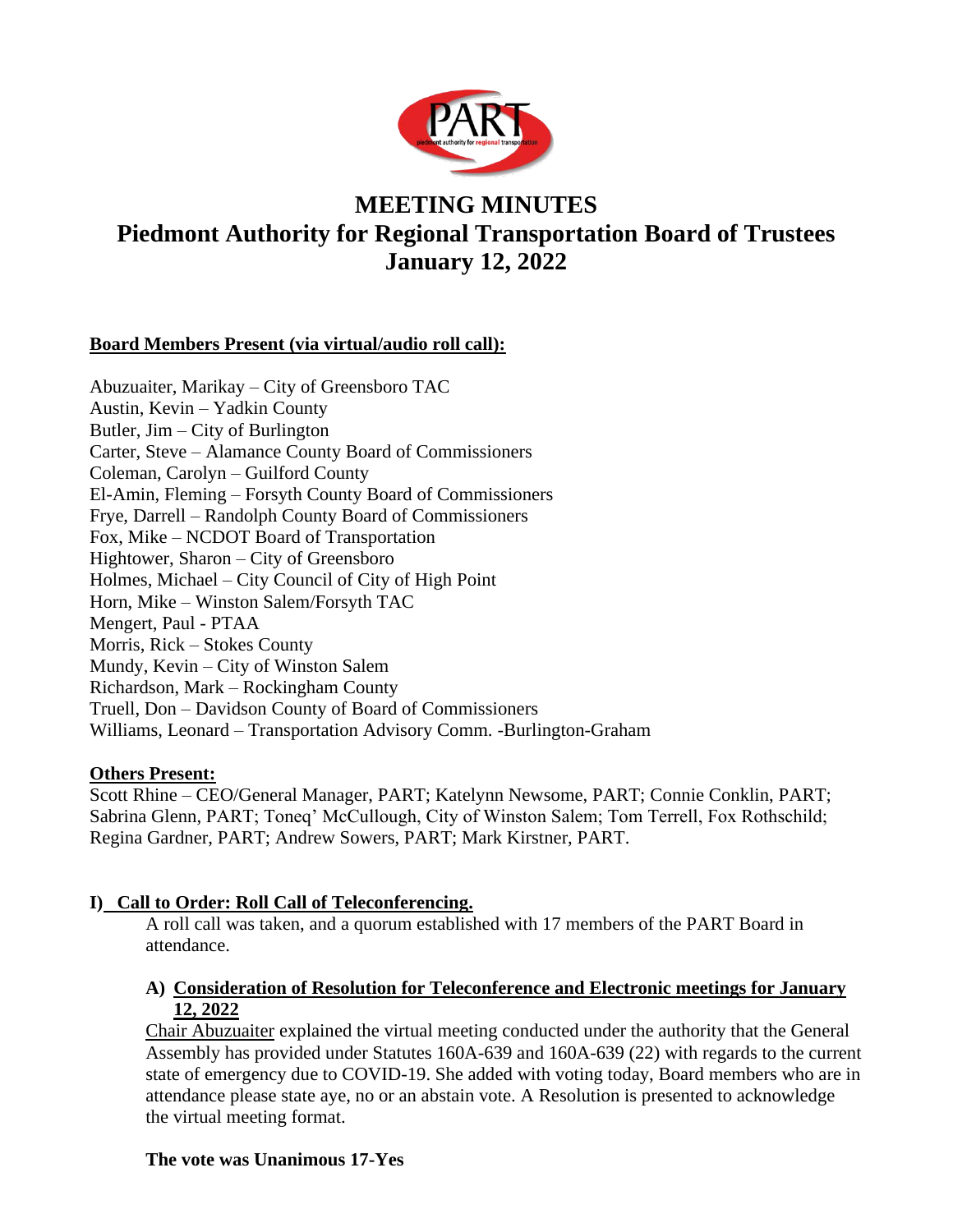### **II) Overview of Meeting Process and Procedures**

Scott Rhine provided a courtesy reminder of in-person and Virtual meeting format/protocol.

## **III) 2022 PART Board officer's nomination report**

Commissioner Darrell Frye presented to the Board of Trustees that there were no nominations for officers. Commissioner Frye opened the floor for any nominations during the meeting. With no recommendations Mr. Frye announced the Board officers would remain the same as 2021.

 **Motion to accept elected officers for the year 2022: Darrell Frye Second: Rick Morris Discussion: None Vote: Unanimous 17-Yes**

**IV) Public Speakers registered via [contactus@partnc.org](mailto:contactus@partnc.org)** There were no public speakers.

## **V) Consideration of Meeting Minutes**

November 10, 2021, PART Board of Trustees meeting minutes were accepted without revisions.

**Motion to accept the November 10, 2021, meeting minutes: Mark Richardson Second: Kevin Austin Discussion: None Vote: Unanimous 17-Yes** 

## **VI) Report from Board Committee**

#### **PART Board Personnel Committee**

Scott Rhine presented an overview of the Personnel committee meeting from December 15, 2021. The committee proposed amendments to the PART employee handbook which included:

- Education Assistance benefit
- Family Medical Leave Act
- COVID-19 vaccine mandate for PART personnel

The Personnel Committee recommended the employee handbook amendment directly related to education assistance. The items related to FMLA and vaccine mandate was not forwarded as a recommendation for consideration.

#### **VII) Consideration of Board Business Items**

#### **A) New Business**

## **1. Approval to amend PART Personnel Handbook**

Scott Rhine presented three items for consideration to amend the PART personnel handbook. The items include Education Assistance benefit, Family Medical Leave Act, and COVID-19 vaccine mandate for PART personnel. The item related to education assistance is presented to add language specifying the employee to maintain employment at PART for a 12-month period. Should the employee choose not to maintain employment a reimbursement of funds will be required. Relating to the Family Medical Leave Act, PART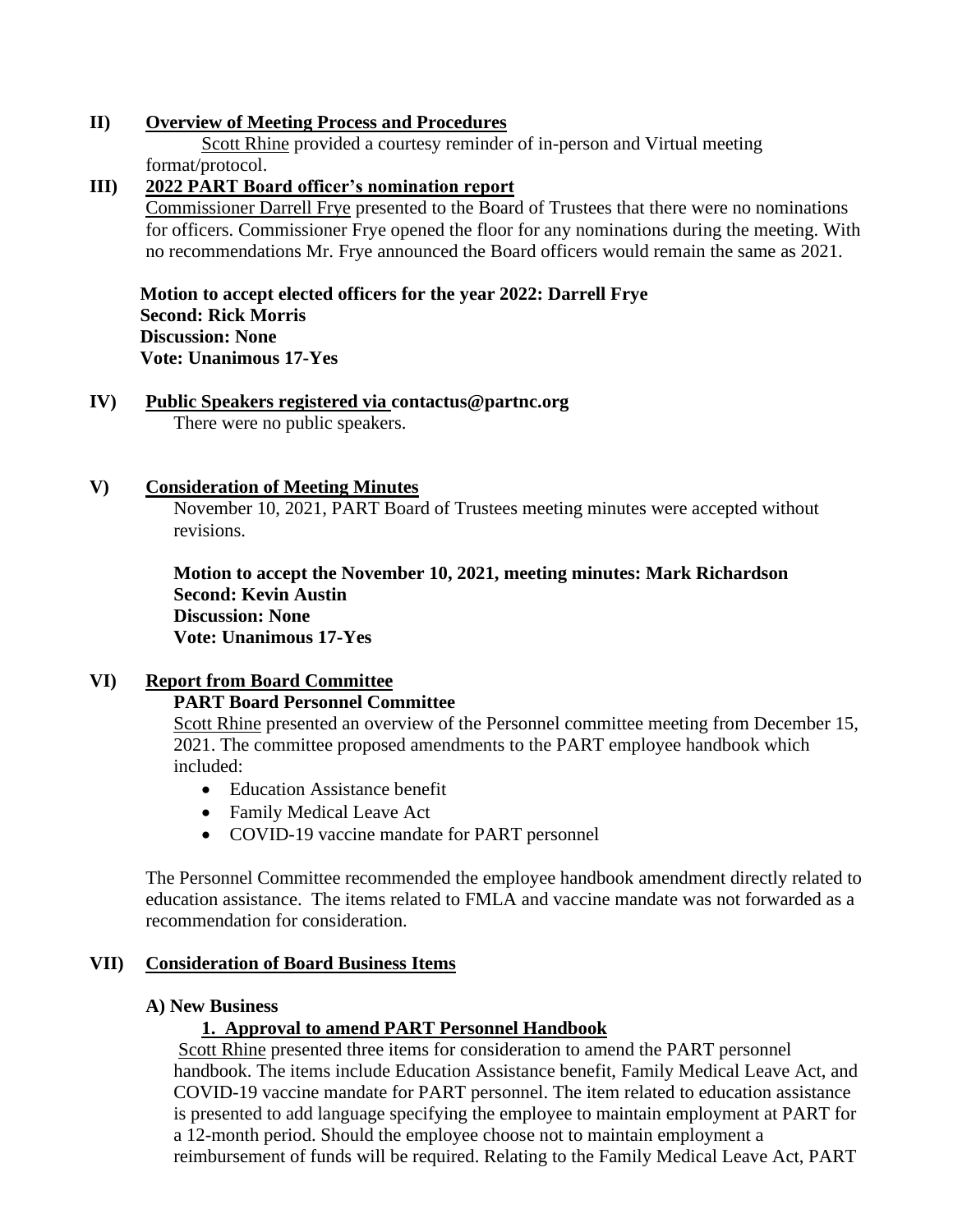has chosen to maintain the act in company policy. Regarding Covid vaccine mandate, no action taken at this time.

## **Motion to amend PART Personnel Handbook: Fleming El-Amin Second: Mike Fox**

**Discussion: None**

**Vote: Unanimous 17-Yes**

# **2. Resolution to apply for FY2022-23 ARP Funding**

Scott Rhine presented information about PART applying for the American Rescue Plan Act funds from NCDOT. This application was suggested by NCDOT to continue aid in the rural services of Surry and Randolph counties. Scott Rhine expressed the intent of the funding is to expand services in the rural counties. Commissioner Frye requested the amount PART would be applying for. Mr. Rhine stated \$600,000.

Due to a conflict-of-interest Mike Fox recused himself from voting on this resolution.

#### **Motion to approve application for FY2022-23 ARP Funding: Mark Richardson Second: Leonard Williams Discussion: Yes Vote: Unanimous 16-Yes**

## **3. PART Business overview for 2022**

Scott Rhine presented updates on business items underway and upcoming for the remainder of calendar year 2021-22. The following items where highlighted updates to the PART Board:

- $\bullet$  Finance
	- o Committee meeting upcoming
	- o Quarterly variance reports / Budget Ordinance amendment
	- o Property assets (NCDOT Old PART Hub)
	- o Audit services RFP
	- o Grant submissions (FTA and NCDOT)
- Operations
	- o RFP for AVL/Technology (upcoming PART Board action in February or March)
	- o RFP for landscaping services
	- o RFP for PART Express Operations (June/July)
	- o Route planning for Routes 6, 10 and shuttles
	- o NCDOT/PART Pilot project/study Mobility As A Service (MaaS)
- $\bullet$  Planning
	- o Piedmont Triad Regional Model (PTRM)
		- **•** Freight Study completion
		- RFP Household Travel Survey
		- FY22-23 Work Plan/Budget
		- Route Planning for new services (MaaS, Route 6, 10)
- Vanpool
	- o Update rate chart
	- o Expand Marketing
	- o Hire replacement staff
	- o Develop incentives promotion